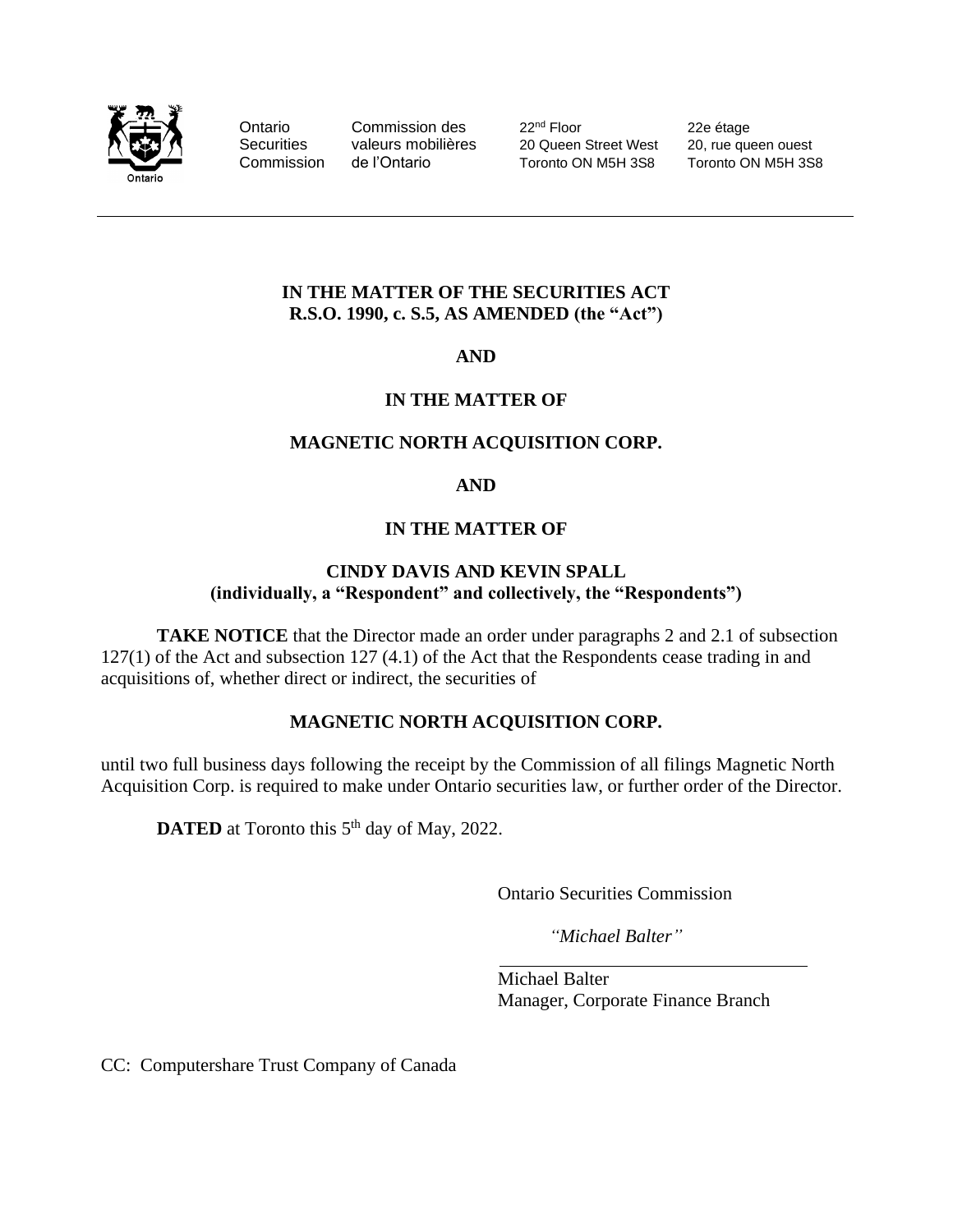

Ontario Commission des 22<sup>nd</sup> Floor 22e étage Securities valeurs mobilières 20 Queen Street West 20, rue queen ouest Commission de l'Ontario Toronto ON M5H 3S8 Toronto ON M5H 3S8

# **IN THE MATTER OF THE SECURITIES ACT R.S.O. 1990, c. S.5, AS AMENDED (the "Act")**

**AND**

# **IN THE MATTER OF**

# **MAGNETIC NORTH ACQUISITION CORP.**

# **AND**

# **IN THE MATTER OF**

# **CINDY DAVIS AND KEVIN SPALL**

### **ORDER**

### **(Paragraphs 2 and 2.1 of Subsection 127(1) and Subsection 127(4.1))**

**WHEREAS** Magnetic North Acquisition Corp. (the "Reporting Issuer") is a reporting issuer in the Province of Ontario.

**AND WHEREAS** each of Cindy Davis and Kevin Spall (individually, a "Respondent" and collectively, the "Respondents") is a director, officer or other insider of the Reporting Issuer and had, or may have had, access to material information with respect to the Reporting Issuer that has not been generally disclosed.

**AND WHEREAS** the Reporting Issuer failed to file the following continuous disclosure materials as required by Ontario securities law (collectively, the "Default"):

- a) audited annual financial statements for the year ended December 31, 2021;
- b) management's discussion and analysis relating to the audited annual financial statements for the year ended December 31, 2021;
- c) certification of the foregoing filings as required by National Instrument 52-109 *Certification of Disclosure in Issuers' Annual and Interim Filings*;

**AND WHEREAS** the Director is of the opinion that it is in the public interest to make this order;

**IT IS ORDERED** pursuant to paragraph 2 and paragraph 2.1 of subsection 127(1) and subsection 127(4.1) of the Act that, effective immediately, all trading in and all acquisitions of